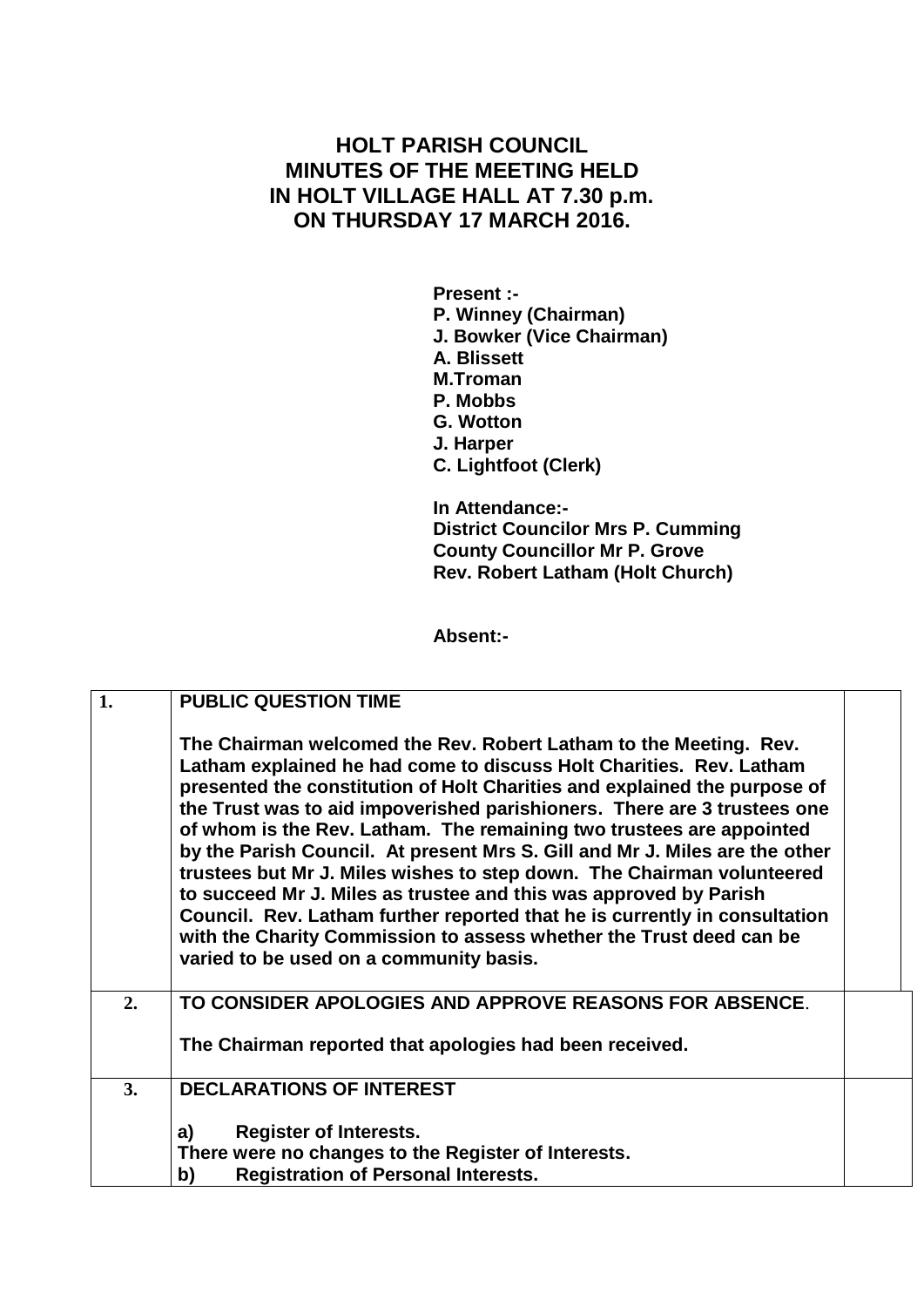|                  | Parish Councillor Mr J. Harper declared an interest in planning<br>applications Appeal No. (APP/E1855/W/15/3138986) Church Farm Quarry,<br>Grimley, Worcestershire and Appeal No. (APP/J1860/W/15/3138717) Land<br>adjacent to Millennium Green, Holt Heath. Parish Councillors Mr A.<br>Blisset, Mr P. Winney and Mr M. Troman registered an interest in<br>planning application Appeal No. (APP/J1860/W/15/3138717) Land<br>adjacent to Millennium Green, Holt Heath. Parish Councillor Mr M.<br>Troman registered an interest in planning application 16/00180/FUL<br>Construction of a stable block and lock up store, land at The Paddocks,<br>Ockeridge, WR6 6YR. Registration of Prejudicial Interests.<br>There was no registration of Prejudicial interests.<br>Written requests for the Council to grant a dispensation.<br>C)<br>There had been no written requests for dispensation.                                                                                                                                                                                                                                                                                                                                                                                                                                                                                                                                                                                                                                                                                                                                                                                                                                                                                       |                        |
|------------------|----------------------------------------------------------------------------------------------------------------------------------------------------------------------------------------------------------------------------------------------------------------------------------------------------------------------------------------------------------------------------------------------------------------------------------------------------------------------------------------------------------------------------------------------------------------------------------------------------------------------------------------------------------------------------------------------------------------------------------------------------------------------------------------------------------------------------------------------------------------------------------------------------------------------------------------------------------------------------------------------------------------------------------------------------------------------------------------------------------------------------------------------------------------------------------------------------------------------------------------------------------------------------------------------------------------------------------------------------------------------------------------------------------------------------------------------------------------------------------------------------------------------------------------------------------------------------------------------------------------------------------------------------------------------------------------------------------------------------------------------------------------------------------------|------------------------|
| $\overline{4}$ . | <b>COUNTY AND DISTRICT COUNCILLOR REPORTS.</b>                                                                                                                                                                                                                                                                                                                                                                                                                                                                                                                                                                                                                                                                                                                                                                                                                                                                                                                                                                                                                                                                                                                                                                                                                                                                                                                                                                                                                                                                                                                                                                                                                                                                                                                                         |                        |
|                  | District Councillor Mrs P. Cumming reported the following matter of<br>note:-<br>a) South Worcestershire Development Plan (SWDP).<br>The SWDP has now been formally adopted and any future planning<br>decisions (including appeals) must give weight to the Plan.<br>b) Chantry School.<br>MHDC have awarded Section 106 monies to The Chantry School for the<br>development of an all-weather sports pitch.<br>c) Divisional Funding.<br>District Councillor Mrs P. Cummings confirmed a contribution of<br>£179.00 towards the purchase of a litter bin at the lay bye opposite Top<br>Barn Farm. Following a discussion Parish Council decided to go ahead<br>with the purchase of a Brunel bin due to its bigger size and more robust<br>nature. County Councillor Mr P. Grove agreed to fund the remainder of<br>the cost of the bin and installation costs. The Clerk agreed to liaise with<br>County Councillor Mr P. Grove in relation to the funding and purchase of<br>the bin. District Councillor Mrs P. Cummings confirmed that the bin<br>would be emptied as part of the normal refuse cycle.<br>County Councillor Mr P. Grove had reported the following matters of<br>note:-<br>a) Police and Crime Commission.<br>The Police and Crime Commission will be taking over West Mercia Youth<br>Offending Services as part of WCC cost savings. A new Police Crime<br>Commissioner and a new Chief Constable will be appointed for West<br>Mercia this year.<br>b) Dementia.<br>There are currently 8648 people living in Worcestershire currently with<br>dementia and this number is likely to increase. WCC are currently<br>investigating how to provide future services.<br>c) Unemployment.<br>The number of people seeking job seekers allowance has fallen since | <b>CL</b><br><b>PG</b> |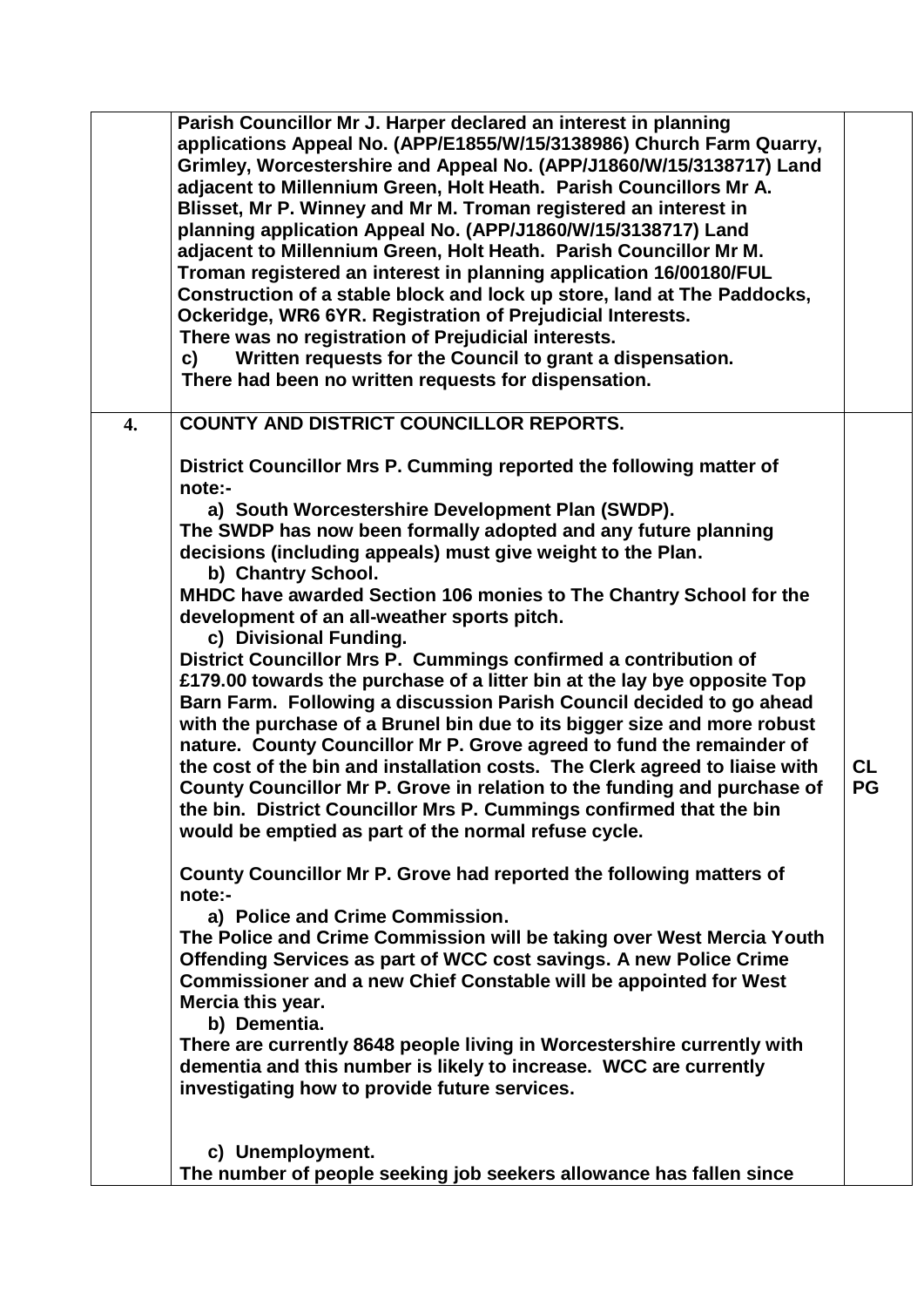|    | February 2015. It remains below the national average.<br>d) Divisional funding.<br>County Councillor Mr P. Grove confirmed he was able to contribute<br>£750.00 from to the project to expand Holt Churchyard from Divisional<br>Funding for the year 2016/17.<br>e) Education funding.<br>Currently Worcestershire receives the fifth lowest education funding in<br>the country. A new formulae will be implemented in 2017 and it is likely<br>that Worcestershire will see their funding increase.                                                                                                                                                                                                                                                                                                                                                                                                                                                                                                                                                                                                                                |                        |
|----|---------------------------------------------------------------------------------------------------------------------------------------------------------------------------------------------------------------------------------------------------------------------------------------------------------------------------------------------------------------------------------------------------------------------------------------------------------------------------------------------------------------------------------------------------------------------------------------------------------------------------------------------------------------------------------------------------------------------------------------------------------------------------------------------------------------------------------------------------------------------------------------------------------------------------------------------------------------------------------------------------------------------------------------------------------------------------------------------------------------------------------------|------------------------|
| 5. | TO APPROVE THE MINUTES OF THE MEETING OF HOLT PARISH<br><b>COUNCIL HELD ON 18 FEBRUARY 2016.</b><br>The minutes of the Meeting of Holt Parish Council held on 18 February<br>2016 were approved by Parish Council and signed by the Chairman as a<br>true record.                                                                                                                                                                                                                                                                                                                                                                                                                                                                                                                                                                                                                                                                                                                                                                                                                                                                     |                        |
| 6. | <b>PROGRESS REPORTS</b><br>a) BT telephone kiosk – defibrillator project – discussion of materials<br>circulated prior to the Parish Council Meeting.<br>Parish Council discussed the materials circulated by Parish Councillor<br>Mr. P. Mobbs prior to the Meeting. Parish Councillor Mr P. Mobbs<br>reported on the work he had already carried out to prepare to the<br>telephone kiosk. The project should cost in the region of £2200.00 plus<br>the costs for the electrician and painting the box. The Chairman agreed<br>to obtain some quotes in relation to the electrics. Parish Council agreed<br>to purchase the defibrillator through West Midlands Ambulance service<br>as they had been involved in several similar projects locally and would<br>provide advice and training. Parish Councillor Mr P. Mobbs agreed to<br>continue working on the project and to provide an update on progress at<br>the next Meeting. Parish Councillor Mr P. Mobbs requested that the<br>Clerk contact MHDC to obtain written agreement from MHDC that they<br>were happy with the change of use of the telephone kiosk. The Clerk | <b>PM</b><br><b>CL</b> |
|    | agreed to do so.<br>b) Wildflower scheme - update on project.<br>The Chairman reported that unfortunately they had left it too late to<br>purchase and plant the wildflower seed for this year. Parish Council<br>agreed to revisit the project in the autumn when they purchased the<br>bulbs.<br>c) Highways – status of carriageway on A4133 in vicinity of mini<br>roundabout.<br>Parish Councillor Mr. A. Blissett agreed to take photographs of the<br>areas of concern and forward them to the Clerk.<br>d) New Holt Parish Website – update on application for grant<br>funding.<br>Parish Councillor Mr A. Blissett reported that the new Parish website<br>had now gone live although amendments were still being made. Parish<br>Councillor Mr A. Blissett reported that he had applied for grant funding<br>to cover the changeover process and the first year running costs. The<br>Clerk reported that she had not had any notification of funding being                                                                                                                                                                | <b>AB</b>              |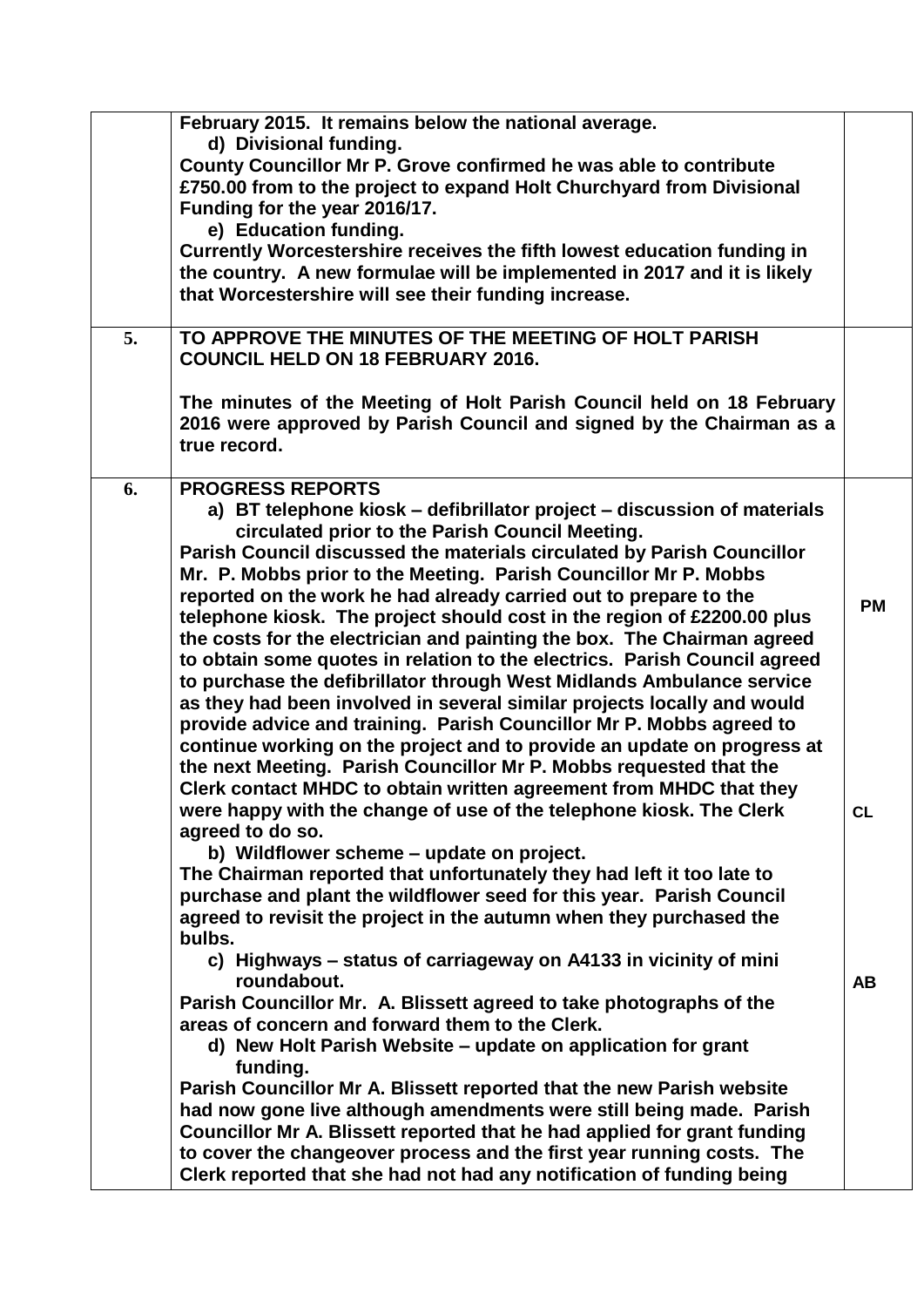|    | received to date.                                                                                                                                      |           |
|----|--------------------------------------------------------------------------------------------------------------------------------------------------------|-----------|
|    | e) Parish Burial Ground - progress report.                                                                                                             |           |
|    | The Chairman reported that negotiations were still ongoing.                                                                                            |           |
|    | f) Installation of litter bin in A443 lay bye - opposite Top Barn Farm                                                                                 |           |
|    | - update on funding.                                                                                                                                   |           |
|    | This item was discussed under Agenda item 4c County and District                                                                                       |           |
|    | <b>Councillor reports.</b>                                                                                                                             |           |
|    | g) Topping of trees in School Lane - progress report.                                                                                                  |           |
|    | Parish Councillor Mr J. Harper agreed to circulate the date for this work                                                                              | <b>JH</b> |
|    | to be carried out as soon as possible.                                                                                                                 |           |
|    | h) Siding out of footpath on A4133 to Broomfields - progress report.<br>This work has not yet been carried out and the Clerk agreed to chase           |           |
|    | this up.                                                                                                                                               | <b>CL</b> |
|    |                                                                                                                                                        |           |
| 7. | <b>PLANNING</b>                                                                                                                                        |           |
|    | a) Applications Pending.                                                                                                                               |           |
|    | 15/00811/OUT Outline application for 24 dwellings, Field off School Lane                                                                               |           |
|    | (Recommend Refusal)                                                                                                                                    |           |
|    | The Clerk reported that nothing further had been heard on this application.                                                                            |           |
|    | Appeal No. APP/J1860/W/15/3138717 Outline application with all matters                                                                                 |           |
|    | reserved, for a proposed residential development of up to 40 dwellings,                                                                                |           |
|    | including 40% affordable dwellings. Land Adjacent to the Millennium                                                                                    |           |
|    | Green, Holt Heath. (Recommend Refusal).                                                                                                                |           |
|    | The Clerk reported that nothing further had been heard on this application.                                                                            |           |
|    | 16/00180/FUL Construction of stable block and lock up store, Land at The                                                                               |           |
|    | Paddocks, Ockeridge, Wichenford, WR6 6YR (Recommend approval).                                                                                         |           |
|    | The Clerk reported that nothing further had been heard on this application.<br>15/01731/FUL Change of use from HGV Service Centre to a non-residential |           |
|    | day care for adults who have learning disabilities. Unit 7, Top Barn                                                                                   |           |
|    | <b>Business Centre, Worcester Road, Holt Heath.</b>                                                                                                    |           |
|    | Parish Council discussed this application and recommended approval of                                                                                  |           |
|    | the application.                                                                                                                                       |           |
|    | b) Approvals/Refusals.                                                                                                                                 |           |
|    | Appeal No. APP/E1855/W/15/3138986 Proposed Aggregates Material                                                                                         | CL        |
|    | Recycling Facility, Workshop Building and Ecological Restoration and                                                                                   |           |
|    | <b>Enhancement Areas, Church Farm Quarry, Grimley, Worcestershire</b>                                                                                  |           |
|    | (Refused)                                                                                                                                              |           |
|    | County Councillor Mr P. Grove confirmed that the Appeal had been                                                                                       |           |
|    | dismissed by the Planning Inspectorate. The infrastructure should now be                                                                               |           |
|    | removed from the site. The next Tarmac Liaison Meeting to be held in May                                                                               |           |
|    | will include a site visit to view the progress on restoration of the site.                                                                             |           |
|    | c) Other Planning issues.                                                                                                                              |           |
|    | There were no issues to discuss.                                                                                                                       |           |
| 8. | <b>FINANCE</b>                                                                                                                                         |           |
|    | a) To note the current bank balances.                                                                                                                  |           |
|    | It was confirmed that the Deposit Account stood at £4,514.13p and the                                                                                  |           |
|    | Current Account stood at £1,810.99p. The Clerk confirmed that these                                                                                    |           |
|    | balances were before the issuance of the cheques listed below.                                                                                         |           |
|    | b) To consider payments made in accordance with the attached                                                                                           |           |